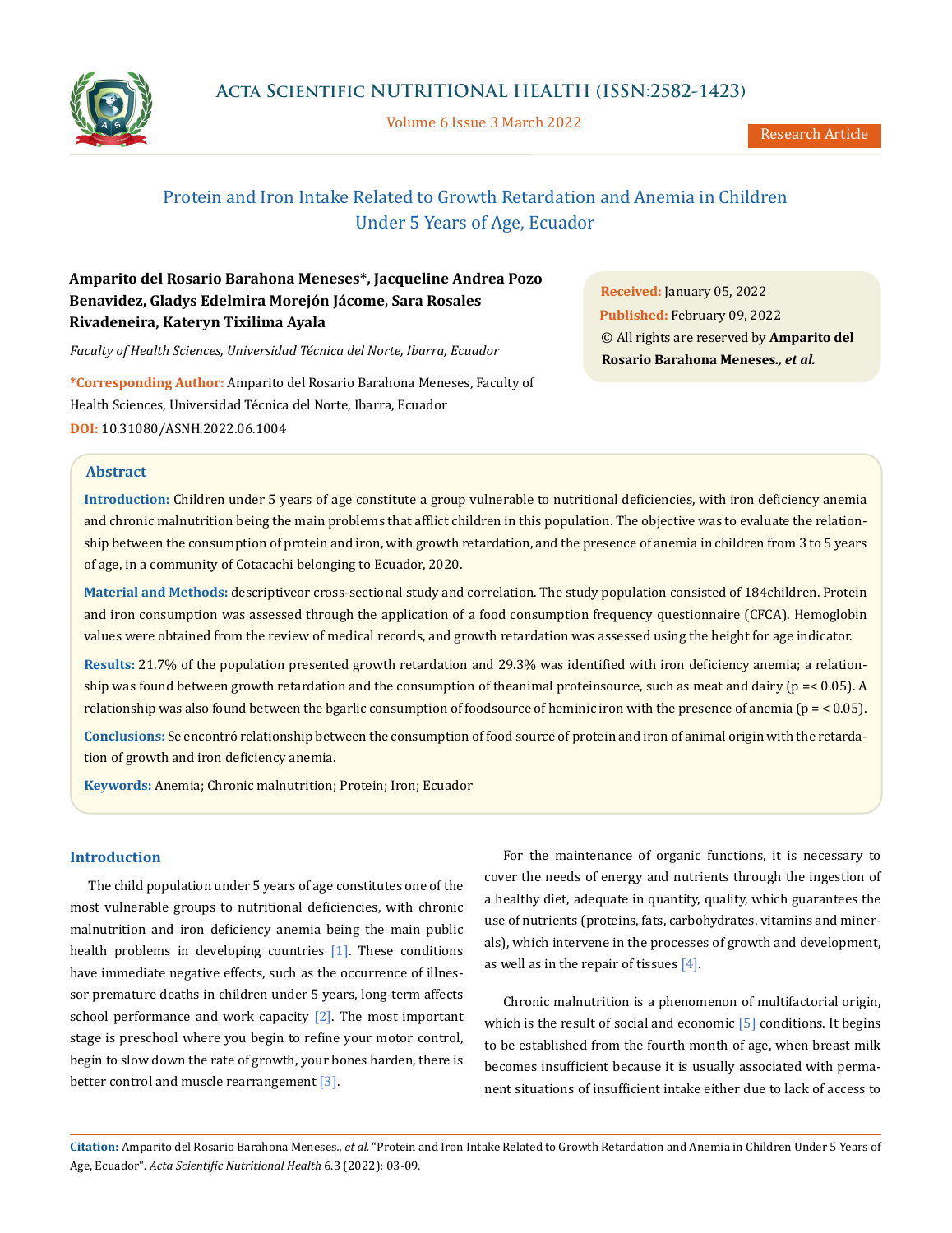food, lack of health care, the use of unhealthy water and sanitation systems and poor care and feeding practices as occurs in households with poverty, causing physical damage, irreversible impairment of cognitive ability and motor delays [6].

Another important issue that significantly afflicts the state of health of children and that also influences their growth and development, is the presence of iron deficiency anemia, due to inadequate nutrition and frequent blood losses. At certain times in life there is an increase in iron requirements, such as in the gestation stage, in periods of accelerated growth such as in childhood and adolescence, therefore an inadequate supply of iron has as Important alterations in cognitive development can also cause hypomyealization and affect the synthesis of neurotransmitters, decreasing concentration, speed and accuracy in auditory, visual, spatial and immediate memory tests [7].

In the annual report of the UN it is reflected that some 155 million children under 5 years of age suffer from stunting that is (height too short for their age) [8], In Ecuador in the latest National Health and Nutrition Survey (ENSANUT- ECU2012), 25.3% of the population with chronic malnutrition corresponds to children under 5 years [9], regarding anemia, the WHO mentions that 24.8% of people worldwide have it, of these 47.4% are preschool children [10]. According to the ENSANUT 2012 in Ecuador 25.7% of children of preschool age suffer some degree of anemia; in the face of these high figures the Ministry of Public Health (MSP) considered establishing protocols and counseling for supplementation with micronutrients, despite this there are still high percentages of anemia in children, as indicated by the United Nations Children's Fund (UNICEF 2017), indicating that 70% among children under one year old suffer from anemia, andespecially those who live in rural areas of the mountains where the figures reach up to 84%, therefore these figures show that Ecuador is one of the most affected countries in this situation compared to other Latin American countries [11]. Therefore, the objective of this study was to explore the intake of protein and iron, and its relationship with growth retardation, and the presence of iron deficiency anemia, in children aged 3 to 5 years, from the Cotacachi canton, Ecuador.

## **Material and Methods**

The present study was descriptive, cross-sectional and correlation. It was developed under ethical principles of research Biomedica, sand obtained institutional permission for the collection of information by the director of the center of savalanche off canton Cotacachi. The children's mothers signed the respective informed consent to participate in the study.

#### **Population and sample**

The present research was carried out in the "NestedHealthCenter" of the Cotacachi canton, belonging to the province of Imbabura in Ecuador, the collection of the data was carried out during the months of January to March 2020. The study population consisted of 184 children between 3 and 5 years of age, who attended control during this period. She applied the food consumption frequency questionnaire (CFCA) only those children who presented some degree of anemia and growth retardation.

For the collection of the data, techniques were used such as, review of the clinical histories of the children, from which the hemoglobin values were obtained, which was taken with an Hb 201 Hemo Cue analyzer, considering the following cut-off points: normal hemoglobin > 12g/dl, mild anemia 11.0 -11.9g/dl, to moderate nemia: 8.0-10.9g/dl, and to severenemia:< 8.0 g/dl, adjusted for altitude.

To assess the growth according to the age size indicator, we proceeded to take the size in a portable SECA 213 tallimeter with precision of 1mm, alcance of 20 to 250 cm, the general protocols established for the anthropometric technique were complied with. To categorize this indicator, the growth patterns established by the WHO were used as a reference, which considers the following cutoff points: between +2 and -1 standard deviations (SD) as adequate or normal size for age, between -1 and -2 SD risk of low height, and below -2 SD growth retardation or chronic malnutrition. For the calculation of Z scores and growth curves at the global level and by sex, the WHO Anthro V 3.2.2 program was used for the WHO standards (2006) [12].

Sociodemographic data such as: sex, age, ethnicity of children; the level of education, marital status, occupation of fathers and housing conditions were obtained through the application of a structured survey aimed at mothers.

To assess food intake, a food consumption frequency questionnaire (CFCA) was applied, adapted only with foods sources

**Citation:** Amparito del Rosario Barahona Meneses*., et al.* "Protein and Iron Intake Related to Growth Retardation and Anemia in Children Under 5 Years of Age, Ecuador". *Acta Scientific Nutritional Health* 6.3 (2022): 03-09.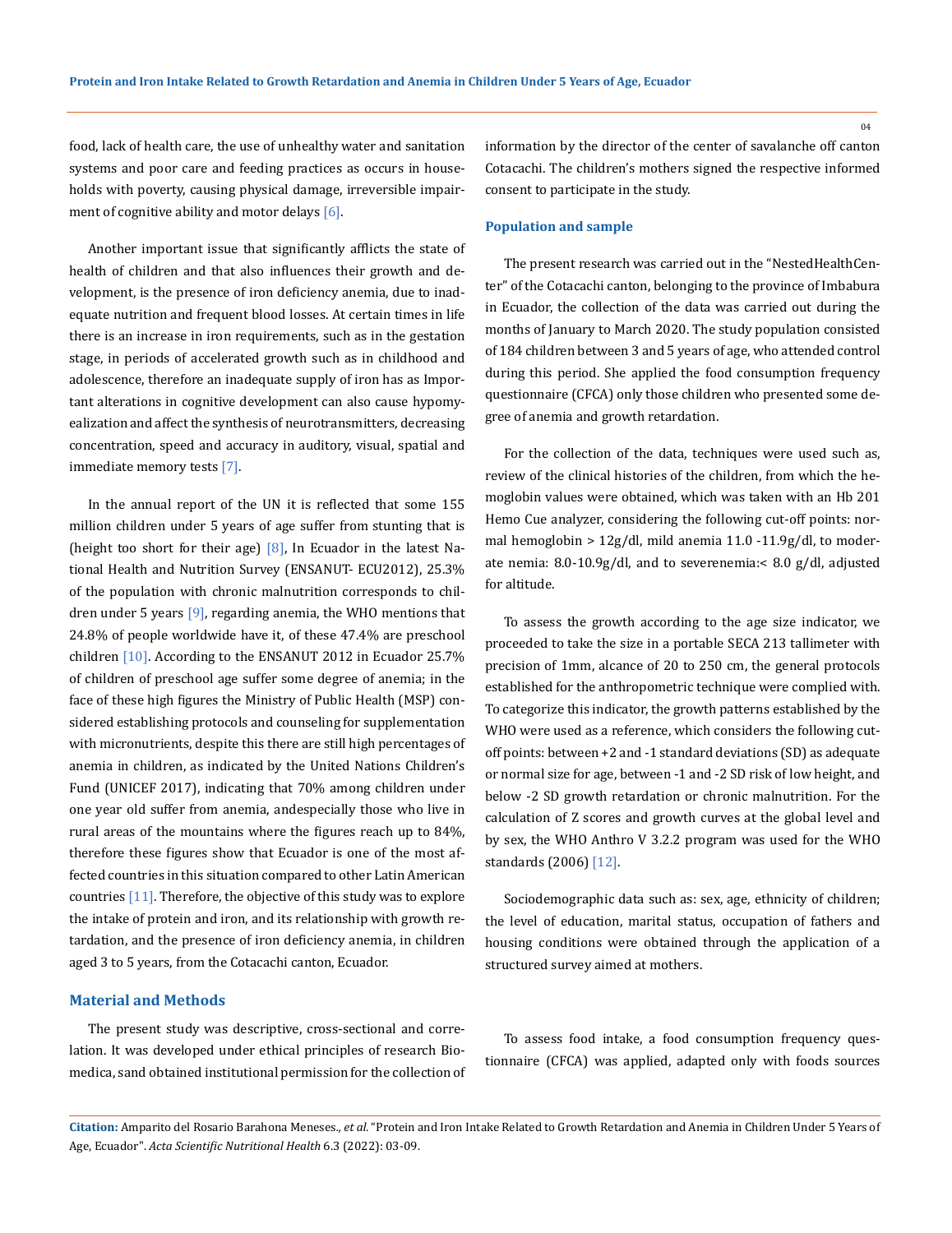of protein and iron available in that locality, in order to define the relationship between growth retardation and anemia with the consumption of foods sources of these nutrients. Cfca results were stratified according to the number of times a food was mentioned: daily consumption, average consumption (3 to 4 times a week), low intake (1 to 2 times a week), occasional consumption (1 to 3 times a month), and no consumption.

Statistical analysis was performed in the SPSS version 25.0 program. Tables of frequency distributions (absolute and percentage) were elaborated. To analyze the level of relationship between growth retardation and anemia with the consumption of foods source of protein and iron, Pearson's Chi square test was used, indicating that there is a relationship in the crossing of variables with an assessment of  $p < 0.05$ .

#### **Results**

Table 1 shows the sociodemographic characteristics of children and their mothers as well as their living and access to basic services, in which 70.7% of children are of mestizo ethnicity, 56.5% are female and 58.2%are between 4 and 5 years old. Most are children of married fathers (57.1%), mothers are engaged in domestic chores (61%) and 47.3% of mothers finished primary school and most families (68.5%) are made up of 4 to 5 members. 59.8% of families had households. A large percentage of this population has access to basic services such as drinking water (96.7%), and sewerage (97.8%).

| Sociodemographic characteristics of children |                |                |                     |                                 |               |                     |                |                |               |
|----------------------------------------------|----------------|----------------|---------------------|---------------------------------|---------------|---------------------|----------------|----------------|---------------|
| Age (years)                                  | N <sub>0</sub> | $\frac{0}{0}$  | Sex No% Ethnicity   |                                 |               | N <sub>0</sub>      |                | $\frac{0}{0}$  |               |
| 3a4                                          | 77             | 41.8           | Female              | 104                             | 56.5          | Mestizo             | 130            |                | 70.7          |
| 4a5                                          | 107            | 58.2           | Male                | 80                              | 43.5          | Indigenous          | 53             |                | 28.8          |
|                                              |                |                |                     |                                 |               | Black               | $\mathbf{1}$   |                | 0.5           |
| Sociodemographic characteristics of mothers  |                |                |                     |                                 |               |                     |                |                |               |
| <b>Marital status</b>                        |                | N <sub>0</sub> | $\frac{0}{0}$       | Level of instruction            |               |                     | N <sub>0</sub> |                | $\frac{0}{0}$ |
| Bachelor                                     |                | 24             | 13                  | Primary                         |               |                     | 87             |                | 47.3          |
| Married                                      |                | 105            | 57.1                | Incomplete secondary            |               |                     | 79             |                | 42.9          |
| Common-law marriage                          |                | 55             | 29.9                | <b>Complete Secondary</b>       |               |                     | 18             |                | 9.8           |
| $n = 184$                                    |                |                |                     |                                 |               |                     |                |                |               |
| <b>Occupation</b>                            |                | N <sub>o</sub> | $\frac{0}{0}$       | <b>Number of family members</b> |               |                     | N <sub>0</sub> |                | $\%$          |
| Merchant                                     |                | 36             | 19.6                | 1 to 3 members                  |               |                     | 30             |                | 16.3          |
| artisan                                      |                | 36             | 19.6                | 4 to 5 members                  |               | 126                 |                | 68.5           |               |
| Housework                                    |                | 112            | 60.9                | More than 6 members             |               | 28                  |                | 15.2           |               |
| $n = 184$                                    |                |                |                     |                                 |               |                     |                |                |               |
| Housing tenure and basic services            |                |                |                     |                                 |               |                     |                |                |               |
| <b>Tenure of vivienda</b>                    | N <sub>0</sub> | $\frac{0}{0}$  | <b>Water supply</b> | N <sub>0</sub>                  | $\frac{0}{0}$ | Wastewater disposal |                | N <sub>0</sub> | $\frac{0}{0}$ |
| lease                                        | 64             | 34.8           | Drinking water      | 178                             | 96.7          | 180<br>sewer system |                | 97.8           |               |
| Own                                          | 110            | 59.8           | Cistern             | 6                               | 3.3           | Pozo ciego<br>4     |                | 2.2            |               |
| Lent                                         | 10             | 5.4            |                     |                                 |               |                     |                |                |               |

**Table 1:** Sociodemographic characteristics of children from 3 to 5 years old. Cotacachi, Ecuador

n = 184.

**Citation:** Amparito del Rosario Barahona Meneses*., et al.* "Protein and Iron Intake Related to Growth Retardation and Anemia in Children Under 5 Years of Age, Ecuador". *Acta Scientific Nutritional Health* 6.3 (2022): 03-09.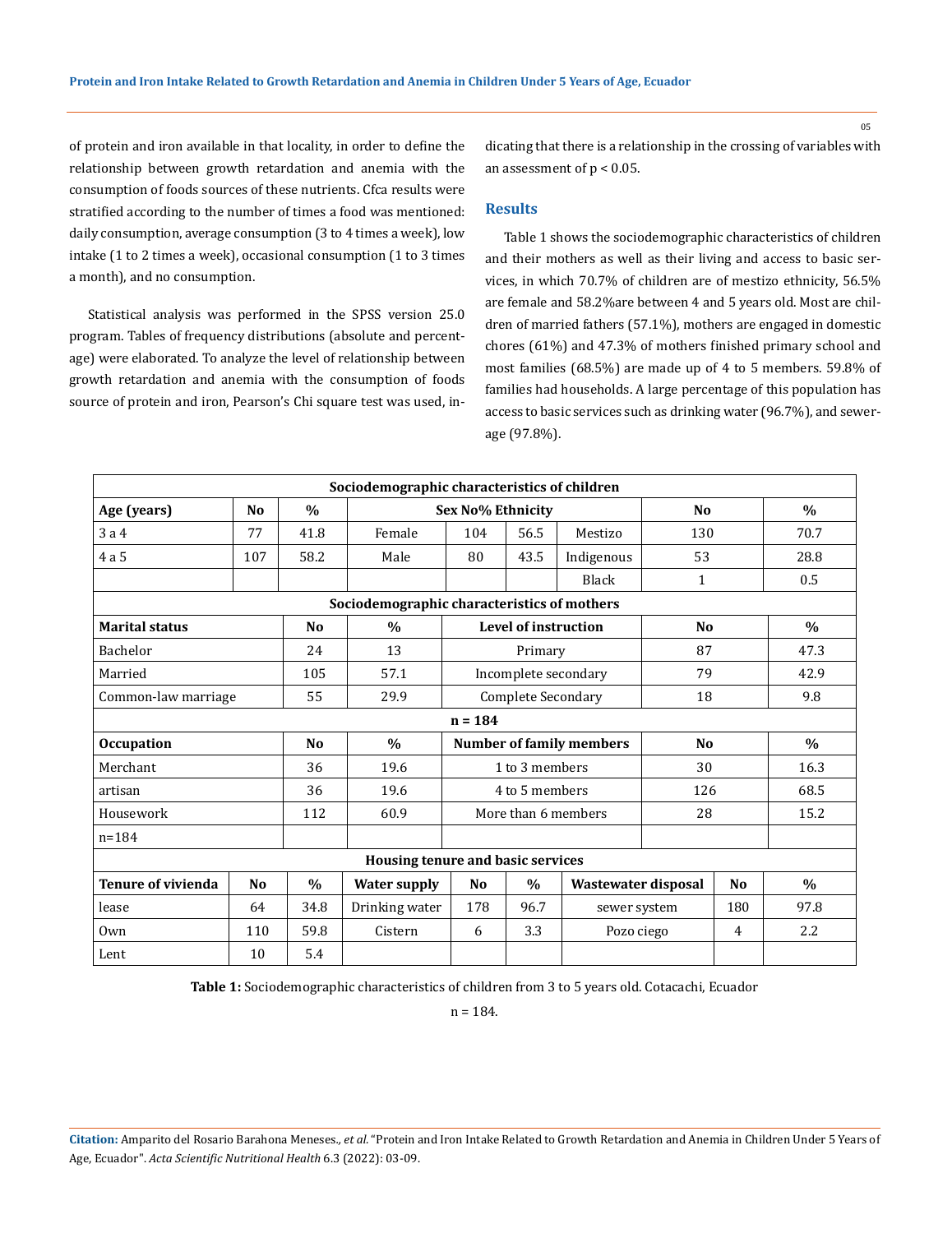Table 2 shows the data on growth in relation to age, and the presence of anemia in children aged 3 to 5 years in this sector, in which 22% of these children have low height (<-2DE), that is, 2 out of 10 children have chronic malnutrition according to the height/ age indicator. In addition, a large percentage of this population has a risk of short stature (between -1 and -2 SD) exceeding those of normal size. When assessing hemoglobin (Hb) levels, it was found that 29.4% of this population presented some level of anemia between mild and moderate. That is to say that 3 out of 10 children in this population, who attended the Nested Health Center in the period from January to March 2019, presented iron deficiency anemia (Table 2).

It should be noted that the children in this study come from lowincome households, which despite the diversity in local production, do not have access to a balanced and varied diet, which together with the low education of their parents, further complicates this serious nutritional problem in vulnerable groups such as preschoolers.

| Size/age                | N <sub>0</sub> | $\frac{0}{0}$ | <b>Anemia levels</b> | N <sub>0</sub> | $\frac{0}{0}$ |
|-------------------------|----------------|---------------|----------------------|----------------|---------------|
| Normal                  | 68             | 37            | Mild anemia          | 36             | 19.6          |
| Risk of low size        | 76             | 41            | Moderate anemia      | 18             | 9.8           |
| Low size                | 33             | 18            | No anemia            | 130            | 70.6          |
| Severe short<br>stature | 7              | 4.0           |                      |                |               |

**Table 2:** Size for age andanaemia levels in children aged 3 to 5 years in the canton of Cotacachi. Ecuador

 $n = 184$ 

| Frequency of consumption of protein-source foods in children with short stature |                   |                                                                   |                                         |                                                        |                     |  |  |  |  |
|---------------------------------------------------------------------------------|-------------------|-------------------------------------------------------------------|-----------------------------------------|--------------------------------------------------------|---------------------|--|--|--|--|
| Food                                                                            | Daily consumption | <b>Average consumption</b><br>(3-4 times/week)                    | Low consumption<br>(1-2 times/week)     | Occasional consumption<br>(1-3 times/month)            | Does not<br>consume |  |  |  |  |
| Meats                                                                           |                   | 8.7                                                               | 51.6                                    | 39.7                                                   |                     |  |  |  |  |
| Dairy                                                                           | 2.2               | 27.2                                                              | 41.8                                    | 17.4                                                   | 11.4                |  |  |  |  |
| Eggs                                                                            | 27.0              | 22.2                                                              | 48.1                                    |                                                        | 2.7                 |  |  |  |  |
| Seafood                                                                         |                   |                                                                   |                                         | 17.5                                                   | 82.5                |  |  |  |  |
| Fish                                                                            |                   |                                                                   | 14.2                                    | 82.8                                                   | 3.0                 |  |  |  |  |
| Viscera                                                                         |                   | 8.2                                                               | 55.4                                    | 29.3                                                   | 7.1                 |  |  |  |  |
| Liver                                                                           |                   |                                                                   |                                         | 77.7                                                   | 22.3                |  |  |  |  |
| Frequency of consumption of iron-source foods in children with anemia           |                   |                                                                   |                                         |                                                        |                     |  |  |  |  |
| Food                                                                            | Daily consumption | <b>Average consumption</b><br>$(3 - 4 \times   \cdot \text{wek})$ | Low consumption<br>$(1 - 2 \times  w )$ | <b>Occasional consumption</b><br>$(1 - 3$ times/month) | Does not<br>consume |  |  |  |  |
| Spinach                                                                         |                   | 3.8                                                               | 35.3                                    | 60.9                                                   |                     |  |  |  |  |
| Watercress                                                                      |                   |                                                                   | 20.7                                    | 79.3                                                   |                     |  |  |  |  |
| <b>Broccoli</b>                                                                 |                   | 2.7                                                               | 44.6                                    | 52.7                                                   |                     |  |  |  |  |
| Chard                                                                           |                   |                                                                   | 47.3                                    | 52.7                                                   |                     |  |  |  |  |
| With green                                                                      |                   |                                                                   | 29.3                                    | 70.7                                                   |                     |  |  |  |  |
| Neighbour                                                                       |                   | 13.6                                                              | 54.9                                    | 16.3                                                   | 15.2                |  |  |  |  |
| liver                                                                           |                   |                                                                   |                                         |                                                        |                     |  |  |  |  |

**Table 3:** Frequency of consumption of foods that are sources of protein and iron in children with short stature and anemia.

As shown in Table3, in terms of the consumption of protein from animal sources, there is a low intake (1 to 2 times a week) and an occasional consumption (1 to 3 times a month) of foods that are the source of this nutrient such as meats, dairy products and eggs, which should be part of the daily diet of children to contribute to their growth; only 27% of children consume eggs. Every day.

Similarly, in this area, despite the availability of vegetables sources of iron such as: spinach, watercress, broccoli, chard, green cabbage and turnip, a low consumption (1 to 2 times/week) and occasional (1 to 3 times/month) of these foods is observed. Likewise, liments with a high concentration of iron such as beef liver and chicken, consume it on a monthly basis and others do not consume it.

**Citation:** Amparito del Rosario Barahona Meneses*., et al.* "Protein and Iron Intake Related to Growth Retardation and Anemia in Children Under 5 Years of Age, Ecuador". *Acta Scientific Nutritional Health* 6.3 (2022): 03-09.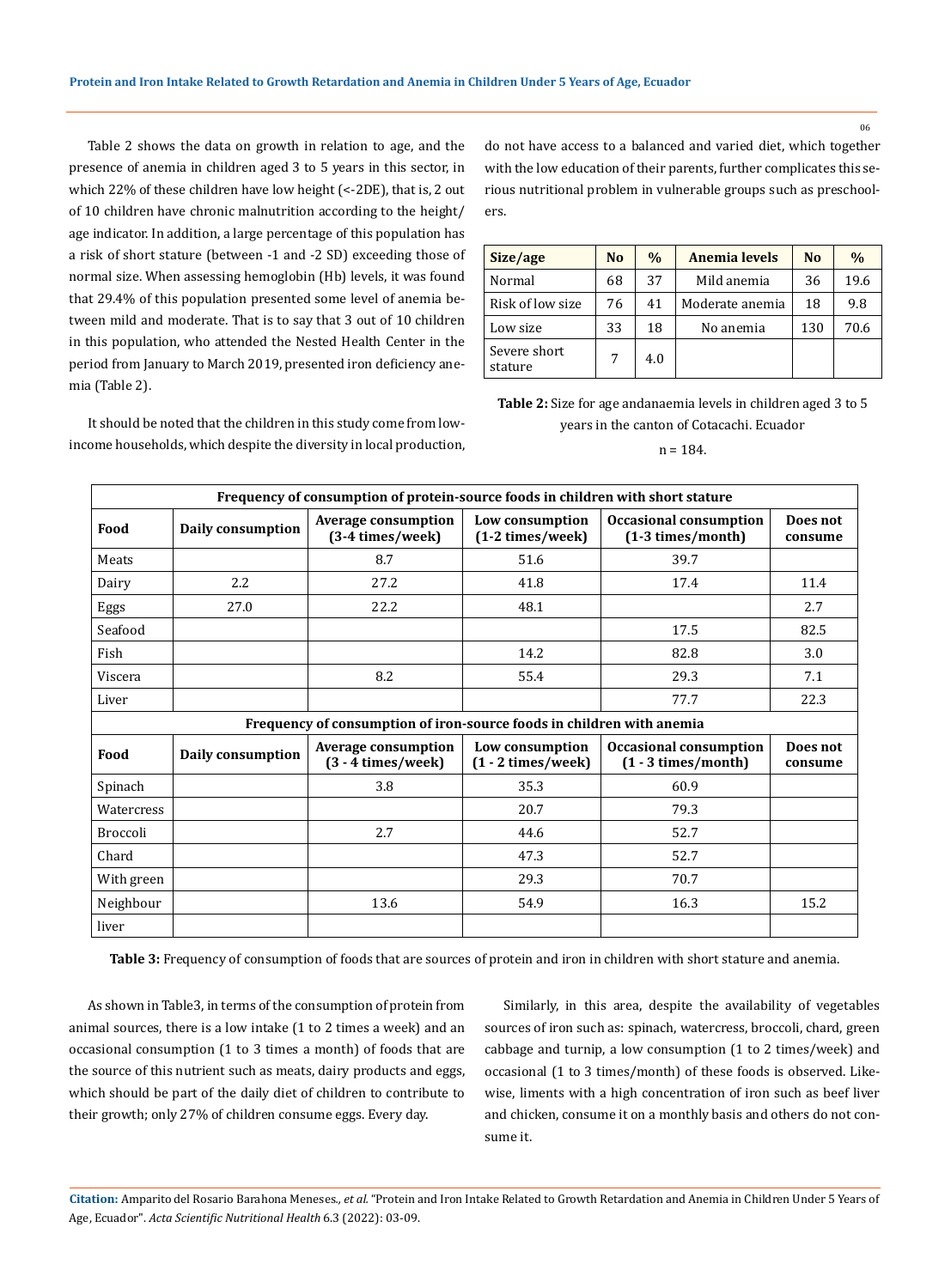#### **Protein and Iron Intake Related to Growth Retardation and Anemia in Children Under 5 Years of Age, Ecuador**



**Figure 1:** Growth retardation related to the consumption of protein-source foods in children from 3 to 5 years of age in the Cotacachi canton. Ecuador.

Nutritionally, proteins are considered an indispensable nutrient for life and health, its plastic and structural function makes it an essential nutrient in the diet of children, where the requirements are higher than those of adults (1.5g/kg/day in children from3 to 5 years) [13]. So an insufficient consumption of quality proteins that provide all the essential amino acids, such as those of animal origin ends up reflecting in children a low pondostatatural development. In this study according to Figure 1, a direct relationship of the low size of children with the consumption of protein sources of high biological value such as meats ( $p = 0.03$ ) and dairy ( $p = 0.003$ ) was observed.





For the maintenance of organic functions, growth and development it is necessary to consume the food in adequate quantities, otherwise nutritional problems such as anemia and malnutrition occur. Nutritional iron deficiency occurs when iron requirements cannot be met through the diet, especially in populations whose usual diets are scarce in meat products [14]. Some studies argue that even in the presence of mild iron deficiency, the cognitive function and emotional and behavioral development of preschool and school children is impaired, as is immune system function and physical ability in all age groups [15].

07

In this study according to Figure 2, a relationship is observed in terms of the presence of anemia with the consumption of iron foods, especially vegetables ( $p = 0.04$ ).

## **Discussion**

The ENSANUT-ECU 2012 survey identified a 26% prevalence of height delay in Ecuadorian children aged 24 to 60 months, with 30.7% in the Imbabura area, and 25.7%of iron deficiency anemia nationwide. In our study, the prevalence of short stature was 22% and 29.4%for anemia, finding a statistical association between these states with the consumption of foods source of protein and iron ( $p < 0.05$ ).

A study carried out in children of the EquiDar project in the region of Azuay Cuenca in 2016, found a prevalence of anemia of

**Citation:** Amparito del Rosario Barahona Meneses*., et al.* "Protein and Iron Intake Related to Growth Retardation and Anemia in Children Under 5 Years of Age, Ecuador". *Acta Scientific Nutritional Health* 6.3 (2022): 03-09.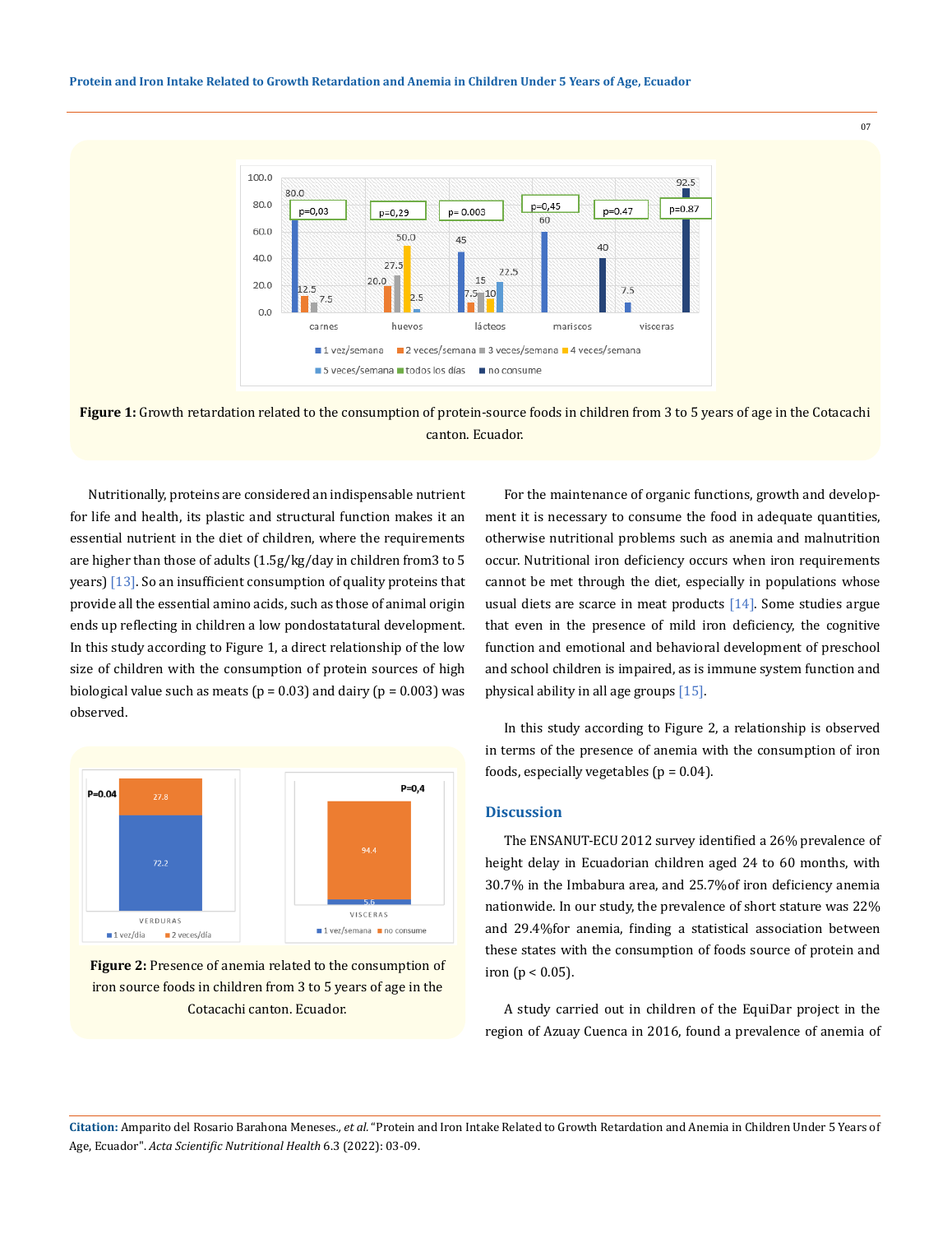23.9%with predominance in the preschool ager and in rural area of residence, a health problem that attribute it to sociodemographic variables that exceed the nutritional dimension  $[16]$ .

In Peru, the2013 Demographic and Family Health Survey found a prevalence of anemia of 43.5% in children under 5 years of age, residents of rural areas and of a low economic level, which would limit access to a healthy and varied diet  $[17]$ . In our analysis, the prevalence of anemia was lower (25.7%), being noticeable and distant the difference, which is perhaps due to the fact that the families in our study have basic services such as water and sewerage, necessary to maintain hygiene and minimum health conditions against parasitosis. However, in both investigations the presence of anemia is explained to a deficient consumption of food sources of ferric iron.

The high prevalence of anemia in our study was 3.6 percentage points higher than that found nationwide (25.7%). This shows that disparities between rural and urban areas remain noticeable throughout the country and reinforce a reality in which the rural child population has one of the highest prevalence's of anaemia and chronic malnutrition in the country.

Iron deficiency is considered the most frequent cause of anemia in the world, due to this situation, the Ministry of Public Health (MSP) has implemented nutritional counseling protocols and supplementation with iron and zincin children under 5 years of age. Pero there are still cases of anemia in Ecuador, so it should be considered to provide adequate and sufficient food to meet the nutritional needs of this vulnerable group.

In Ecuador, chronic malnutrition (DC) or short stature for age (25.2%) continues to be a major public health problem in children from 0 to 60 months. Between 2006 and 2014, according to the Survey of Living Conditions of Ecuador, chronic malnutrition fell by just one and a half points, from 25.8% to 24.1% despite millionaire investments in social development programs [18]. In our study, 2 out of 10 children have chronic malnutrition related to a deficient intake of protein sources of animal origin such as meat and dairy products, known for their high biological value or higher quality, since they contain all the amino acids that the body cannot produce and that are essential during the growth process, in addition to other vital functions such as the formation of ferritin which is the main iron storage protein. The presence of DC creates the necessary conditions for anemia, or both, if a child is malnourished for a long time with a low consumption of protein from animal sources, it will hinder the production of erythropoietub consequently the production of red blood cells, thus causing anemia.

A study conducted in Bolivia in 2014, which evaluated the prevalence of chronic malnutrition in children under 5 years of age treated at the Tacopaya Health Center [19], found a prevalence of 16%, a figure lower than those found in our study (21.7%). DC in Bolivia, as in Ecuador is a very serious problem that mainly affects the rural population, and therefore, an indicator of the effectiveness and concurrence of services and actions of states, society and families, it reflects the productivity of its population and its capacities for socioeconomic development.

The results obtained in this research show the need for an intervention in the improvement of health services, emphasizing nutritional education that promotes the consumption of a varied and sufficient diet with locally produced foods, which covers the needs and nutritional requirements of the most vulnerable population and who live in situa Insecurity and exclusion, and thus contribute to closing gaps in health and nutrition that still persist in the country.

## **Gratitude**

Special thanks to the Anidad health center in Cotacachi.

## **Bibliography**

- 1. World Health Organization. (WHO). "Electronic library of scientific documentation on nutritional measures". *Life cycle*  (2013).
- 2. Alcázar L., *et al*[. "Economic impact of chronic, acute and global](https://pubmed.ncbi.nlm.nih.gov/24448931/) malnutrition in Peru". *[Revista Peruana de Medicina Experimen](https://pubmed.ncbi.nlm.nih.gov/24448931/)tal Public Health* [30.4 \(2013\): 569-574.](https://pubmed.ncbi.nlm.nih.gov/24448931/)
- 3. Soto R., *et al*[. "Preschool Nutrition" \(2016\).](https://www.stanfordchildrens.org/en/topic/default?id=preschooler-nutrition-90-P02273)
- 4. Ministry of Health, WHO, PAHO, INCAP. "Methodological Guide for the Teaching of Food and Nutrition" (2013).
- 5. [Sánchez J. "Evolution of chronic malnutrition in children un](https://pubmed.ncbi.nlm.nih.gov/23085805/)der 5 years of age in Peru". *[Revista Peruana de Medicina Ex](https://pubmed.ncbi.nlm.nih.gov/23085805/)[perimental Public Health](https://pubmed.ncbi.nlm.nih.gov/23085805/)* 9.3 (2012): 402-405.
- 6. Sobrino M., *et al*[. "Child malnutrition in children under five](https://pubmed.ncbi.nlm.nih.gov/24781091/) [years of age in Peru: trends and determining factors".](https://pubmed.ncbi.nlm.nih.gov/24781091/) *Pan [American Journal of Public Health. Lima Peru](https://pubmed.ncbi.nlm.nih.gov/24781091/)* 35.2 (2014): [104-112.](https://pubmed.ncbi.nlm.nih.gov/24781091/)

**Citation:** Amparito del Rosario Barahona Meneses*., et al.* "Protein and Iron Intake Related to Growth Retardation and Anemia in Children Under 5 Years of Age, Ecuador". *Acta Scientific Nutritional Health* 6.3 (2022): 03-09.